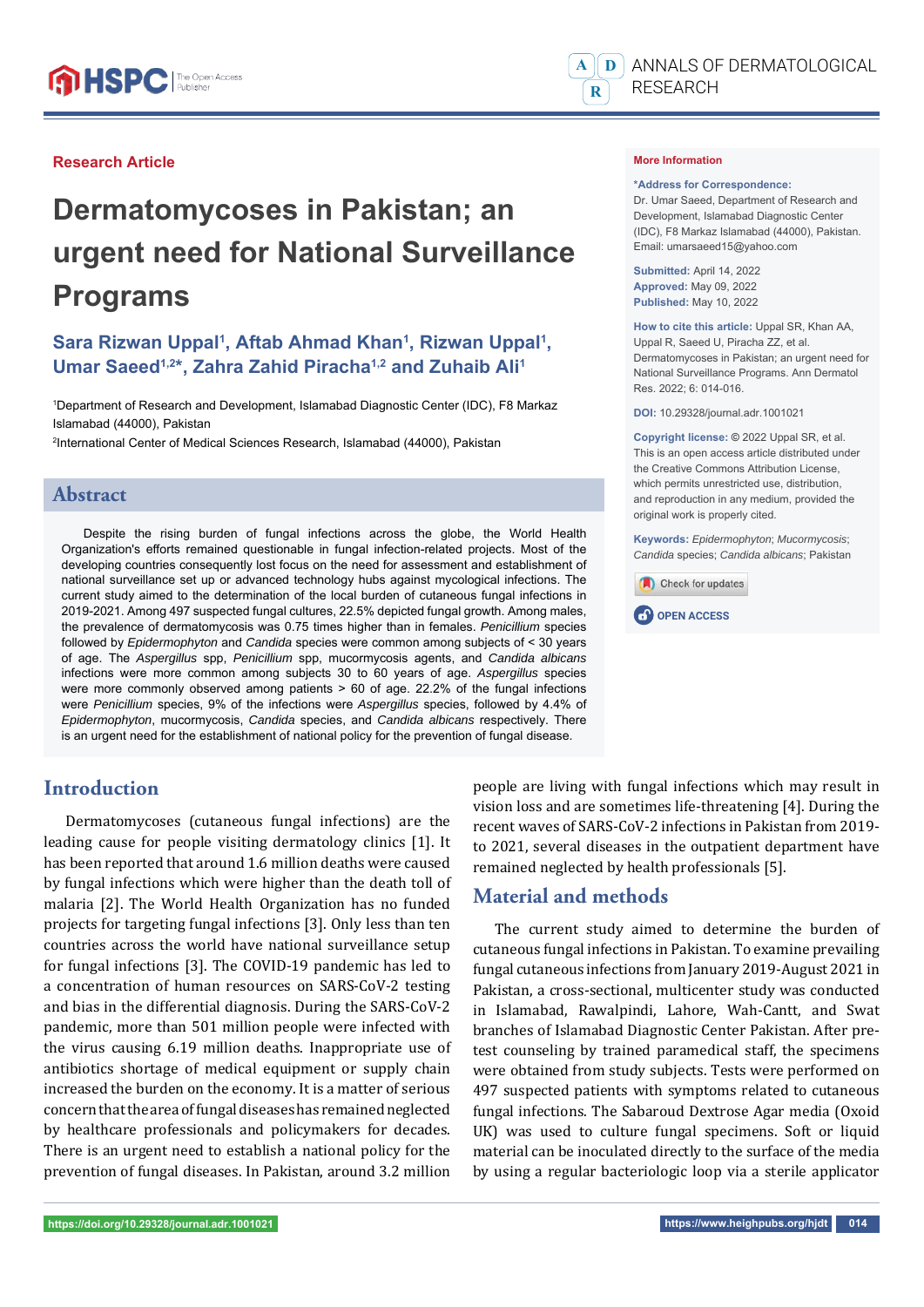stick or sterile pipit. Cutaneous samples were embedded in the agar, using tweezers or a probe. Afterward, plate reading is performed and in case of any positive growth, workup will be done immediately. For Species identification, standardized protocols are used. For Candida, in blood, urine, HVS, and other sterile body fluids, identify using Chromogenic media (Candida Chromogenic Agar-Condalab, Spain). It requires simple inoculation of the Candida colony on that chromogenic agar. It differentiates Candida on the basis of different colors. For Mold, (Lactophenol cotton blue-Diachem Pakistan) scotch tape was prepared for morphological identification. A drop of Lactophenol cotton blue is placed onto a clean glass slide. Small pieces of clear scotch tape are loop-backed on themselves with sticky sides out. The tip of the loop was held securely with forceps. And sticky side was firmly placed on the surface of the fungal colony, and the tape is gently removed. Afterward, the tape strip is opened up and placed on the drop of methylene blue at the glass slide, making sure that the entire sticky side adheres to the slide. Under the light microscope, slides were examined for the presence, shape, size, and attachment of conidia. For cutaneous or skin fungal infections, sampling was mostly performed from the Scalp area, hands, feet, and neck. The kits were placed according to the manufacturer's instructions at Islamabad Diagnostic Center, Pakistan. Informed consent was taken from all participants included in this study. The study was approved by the institutional review board of IDC Pakistan.

#### **Results**

The analysis revealed that 63.2% of suspected cutaneous infection patients were recruited only from Islamabad, followed by 22.4% from Rawalpindi, 10.2% from Lahore, and 2% from Wah-Cantt and Swat respectively. Among suspected patient samples 22.5% depicted fungal growth. Among 497 suspected fungal cultures, 49 cutaneous scrapping isolates were determined, *Penicillium* species followed by *Epidermophyton* and *Candida* species were common among subjects of < 30 years of age. The *Aspergillus*, *Penicillium*, mucormycosis, and *Candida* albicans species infections (Figure 1) were more common among subjects 30 to 60 years of age. *Aspergillus* species infections were more commonly observed among patients > 60 of age. 22.2% of the fungal infections were *Penicillium* species, 9% of the infections were Aspergillus species, followed by 4.4% of *Epidermophyton*, mucormycosis, candida species, and Candida albicans respectively. Among males, the prevalence of dermatomycosis was 0.75 times higher than in females.

## **Discussion**

In the current study, the patients with mucormycosis had no previous history of SARS-CoV-2 infection and diabetes. Of note, among COVID-19 infected patients with a previous history of diabetes, several reports of mucormycosis infections have been reported from Pakistan and its



neighboring country India. There have been several outbreaks of mucormycosis during the recent COVID-19 delta variant outbreak in India, which has devastatingly affected countries economy and health sector. The current study is critical for not only the policy-making strategic organizations of Pakistan but also a torchbearer for accurate determination of fungal infections and accurate surveillance and monitoring of fungal infections across the world. The rising burden of cutaneous fungal infections has been a persistently neglected public health problem for decades. This phenomenon remained more pronounced during the global surge of COVID-19 cases when physicians and scientists across the globe were focused on identifying ways to treat or cure SARS-CoV-2 infections [6-13]. The current study is the torchbearer for strategic organizations to develop measures to prevent the future spread of cutaneous fungal infections not only the urban areas but also in rural areas across the globe. One of the limitations of our study is that no data was obtained from the rural areas of Pakistan. One of the major possibilities is the nonavailability of resources for the general public in rural

## **Declaration**

**Ethics approval and consent to participate:** The study has been approved by the ethical review board of Islamabad Diagnostic Center Pakistan, and informed patients' concern was obtained.

areas for prospective diagnostic tests or proper medications.

**Consent to publication:** All authors approved the submission of the manuscript for publication

**Availability of data and material:** The data is available and can be used for academic or research purposes.

**Competing interests:** The authors have no conflict of interest.

**Funding:** No funding was allotted for this study

**Authors contribution:** SRU is the principal investigator of